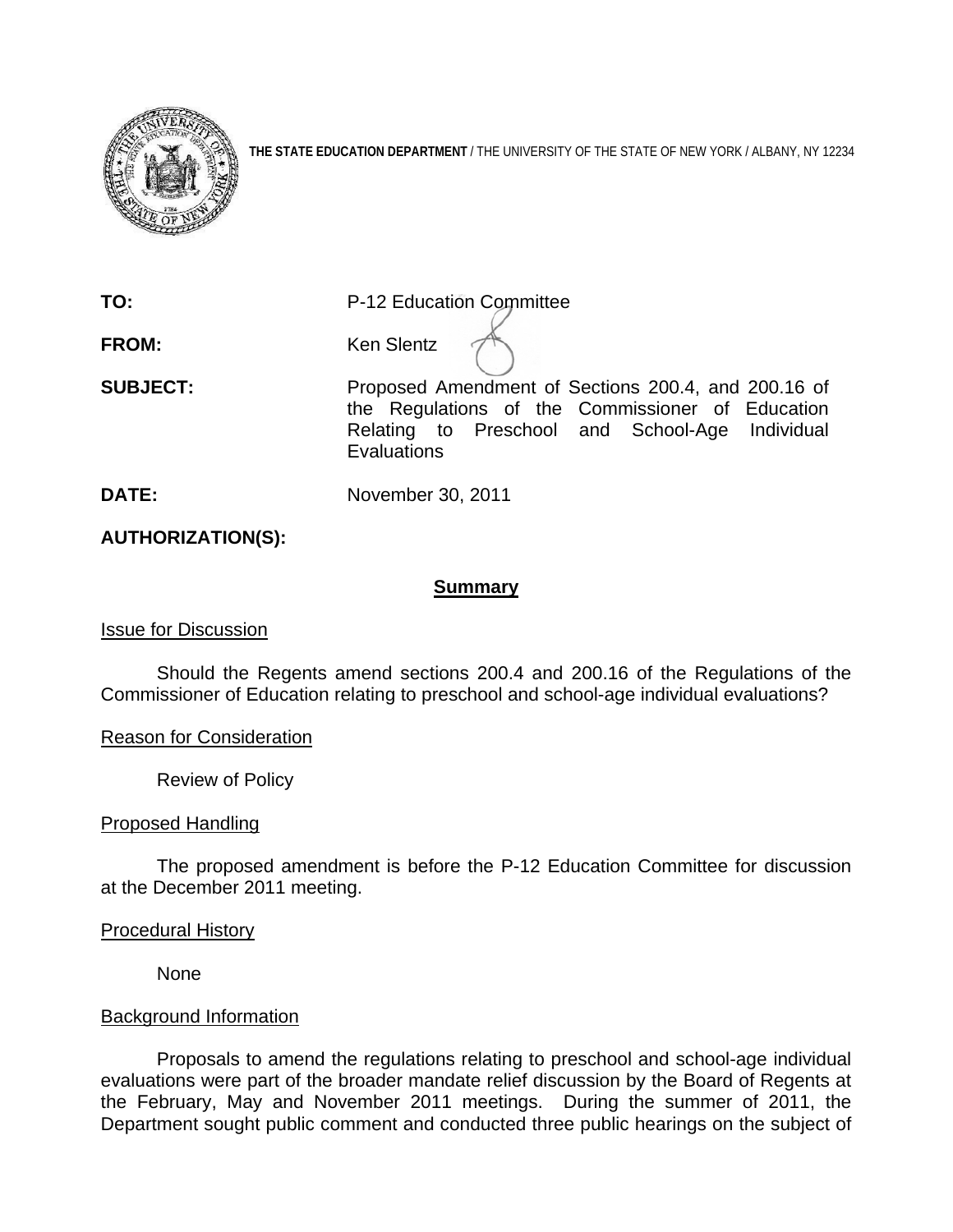mandate relief. At the November 2011 Regents meeting, the P-12 Committee directed Department staff to develop proposed regulations to amend requirements for preschool and school-age individual evaluations. The proposed amendment would:

- 1. Amend section 200.4(b) to clarify that the 60-day timeline to complete an evaluation pertains to an initial evaluation of a student suspected of having a disability and to repeal the requirement that a school psychologist prepare a written report of his/her determination of the need to administer an individual psychological evaluation for a reevaluation of a student with a disability.
- 2. Amend section 200.16 to align the preschool initial evaluation timeline (i.e., 30 school days from receipt of consent) to the federal timeline for initial evaluations and the timeline established in New York for school-age evaluations (i.e., 60 calendar days), to allow school districts additional time to complete preschool initial evaluations, while continuing to ensure the timely provision of programs and services within 60 school days from receipt of consent to evaluate; and

Additional information on these two proposed amendments follows:

## **Evaluations and Reevaluations**

 $\overline{a}$ 

 Education Law section 4402(1)(b)(3)(a) requires that a school psychologist make a determination of the need to administer an individual psychological evaluation to a school-age student for both initial and reevaluations<sup>[1](#page-1-0)</sup>. This determination is made based on an assessment conducted by the school psychologist to substantiate his or her determination. Section 200.4(b)(2) of the Regulations of the Commissioner further requires that whenever a school psychologist determines that a psychological evaluation is unnecessary, the psychologist must prepare a written report of his/her assessment, including a statement of the reasons such evaluation is unnecessary. The Committee on Special Education (CSE) must then review the psychologist's report to determine whether a psychological evaluation is needed for the student.

 The proposed amendment would repeal the requirement that a school psychologist prepare a written report of his/her determination of the need to administer an individual psychological evaluation as part of a reevaluation of a school age student, while retaining the requirement for the written report for an initial evaluation. The determination that a psychological evaluation is not necessary as part of a student's reevaluation would be considered when, consistent with federal and State regulations, the CSE and other qualified individuals review existing evaluation data as part of any reevaluation and determine what if any additional evaluations must be completed. Regulations require that the reevaluation be sufficient to determine the student's individual needs, educational progress and achievement, the student's ability to participate in instructional programs in general education and the student's continuing eligibility for special education.

<span id="page-1-0"></span> $1$  A reevaluation of every student with a disability must be conducted at least once every three years unless the parent and the district agree in writing that the reevaluation is not necessary.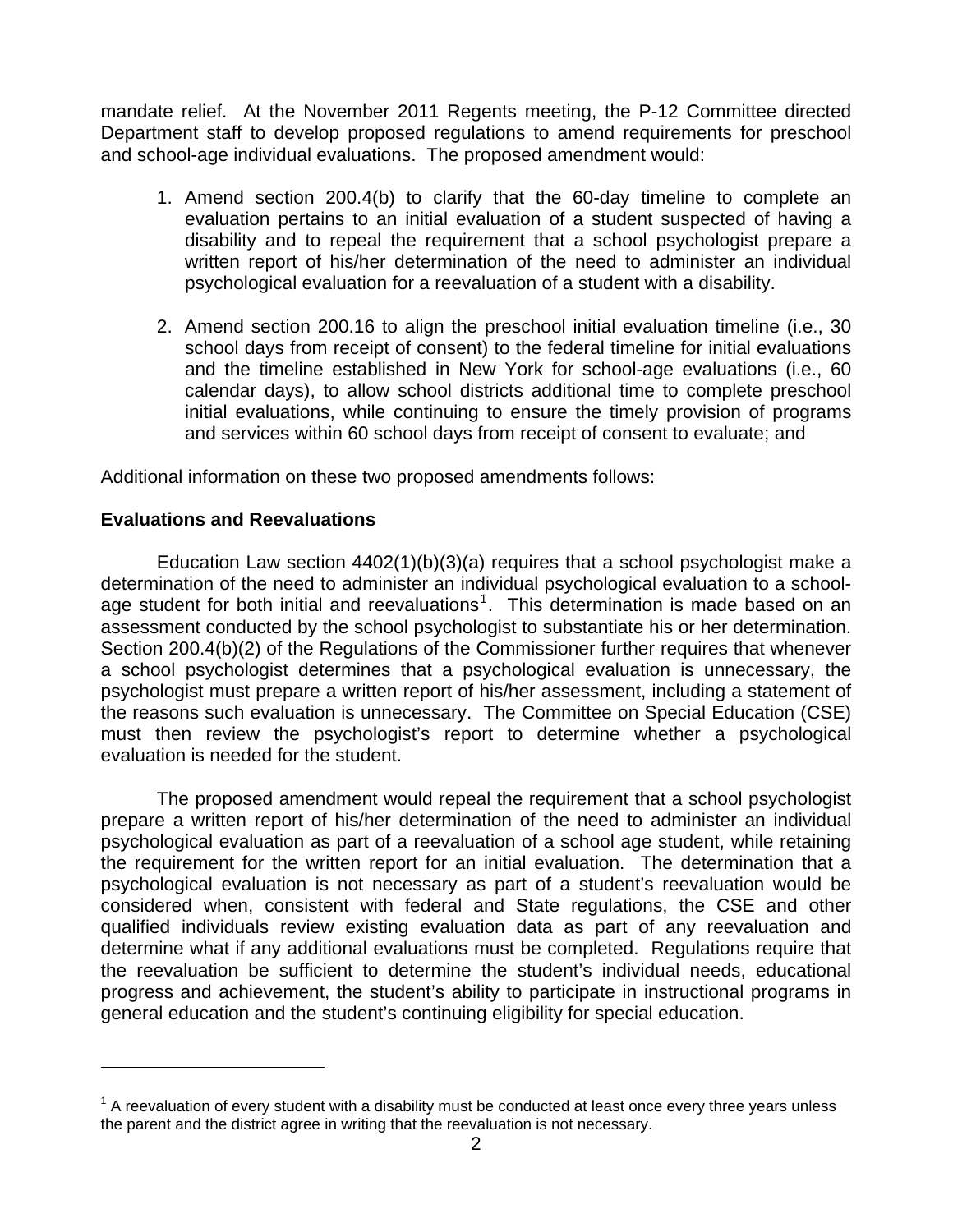The proposal also clarifies that, consistent with federal requirements, the 60-day timeline to complete an evaluation pertains to initial evaluations only.

## **Timeline to conduct the initial evaluation of preschool students**

The proposed amendment would change the timeline to conduct the initial evaluation of a preschool child from 30 school days to 60 calendar days. The State's current mandated timeline to provide the preschool student with his/her recommended special education services is not affected by this proposal.

The federal standard for completing an initial evaluation is 60 calendar days. While the State's timeline for school-age evaluations is consistent with this federal standard, the State has a shorter timeline (30 school days) established for the completion of preschool evaluations [Section 200.4(e)(1)]. Therefore, the requirements provide less time (depending on the school calendar, by approximately 12 or more calendar days) for preschool initial evaluations to be completed than school-age initial evaluations.

The State collects and reports data annually on the percentage of students who receive their initial evaluations within the State required timelines. In the 2009 federal fiscal year, the State reported that only 68.4 percent of preschool children had their initial evaluations completed within the 30 school days, in part, because of the shorter timeline requirement and the State reliance on approved evaluators and parental choice of evaluators. Data shows that approximately 35 percent of the preschool evaluation delays were between one and ten days.

## Recommendations

 It is recommended that the Regents P-12 Education Committee discuss the proposed amendment in December 2011 and take action at the March 2012 Regents meeting.

## Timetable for Implementation

 A Notice of Proposed Rule Making will be published in the State Register on January 4, 2012. Public comment on the proposed amendment will be accepted for 45 days from the date of publication in the State Register. A copy of the proposed amendment is attached. Supporting materials for the proposed amendment are available upon request from the Secretary to the Board of Regents.

The proposed amendment is before the Committee for discussion in December 2011 and, following the receipt of public comment, will be submitted for action at the March 2012 meeting with a proposed effective date of April 11, 2012.

# Attachment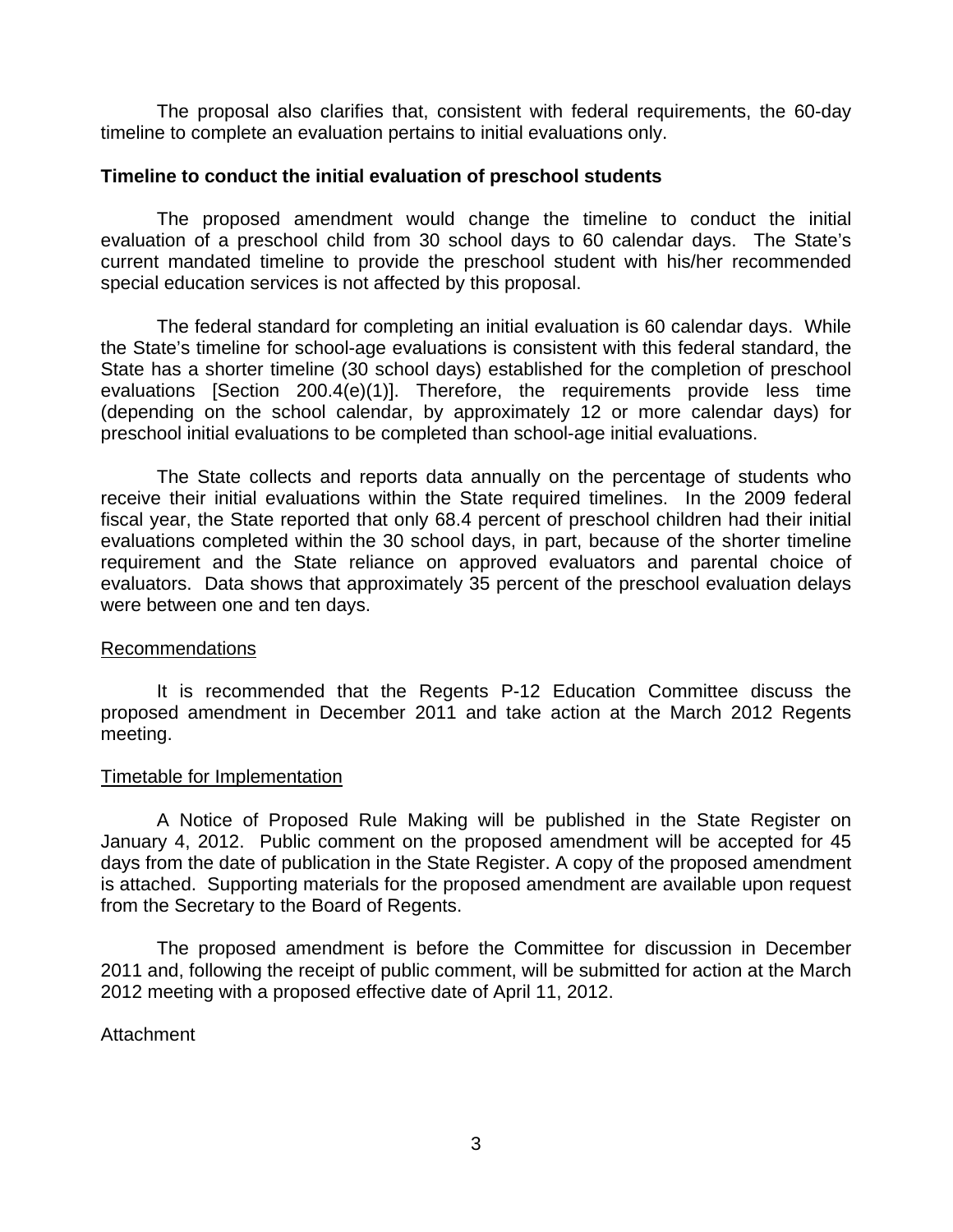# AMENDMENT OF THE REGULATIONS OF THE COMMISSIONER OF EDUCATION Pursuant to Education Law sections 101, 207, 305, 4402, 4403 and 4410.

1. Paragraphs (1) and (2) of subdivision (b) of section 200.4 of the Regulations of the Commissioner of Education is amended, effective April 11, 2012, as follows:

 (b) Individual evaluation and reevaluation. (1) Unless a referral for an evaluation submitted by a parent or a school district is withdrawn pursuant to paragraph (a)(7) or (9) of this section, after parental consent has been obtained or a parental refusal to consent is overridden, an individual evaluation of the referred student shall be initiated by a committee on special education. The initial individual evaluation shall be completed within 60 days of receipt of consent unless extended by mutual agreement of the student's parents and the CSE pursuant to subparagraph (7)(i) and paragraph (j)(1) of this subdivision. The individual evaluation shall include a variety of assessment tools and strategies, including information provided by the parent, to gather relevant functional, developmental and academic information about the student that may assist in determining whether the student is a student with a disability and the content of the student's individualized education program, including information related to enabling the student to participate and progress in the general education curriculum (or for a preschool child, to participate in appropriate activities). The individual evaluation must be at no cost to the parent, and the initial evaluation must include at least:

- $(i)$  . . .
- $(ii)$  . . .
- $(iii)$  . . .
- $(iv)$  . . .
- $(v)$  . . .

4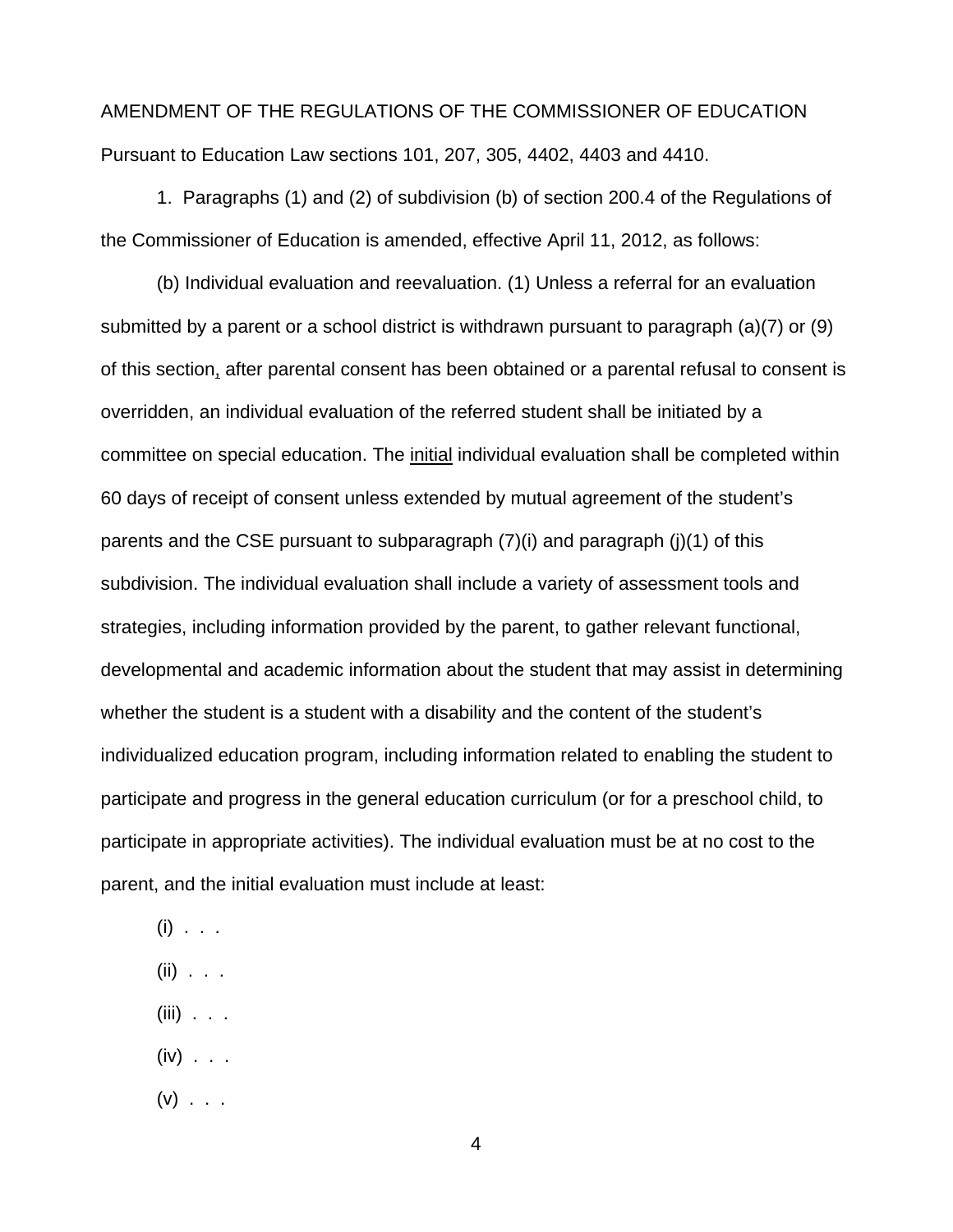(2) A determination by a school psychologist of the need to administer an individual psychological evaluation to a student of school age pursuant to Education Law, section 4402(1)(b)(3)(a) and section 200.1(aa) and (bb) of this Part, shall be based upon an assessment conducted by the school psychologist to substantiate his or her determination. Whenever a school psychologist determines that a psychological evaluation is unnecessary as a component of the initial evaluation, the psychologist shall prepare a written report of such assessment, including a statement of the reasons such evaluation is unnecessary, which shall be reviewed by the committee.

2. Paragraph (2) of subdivision (c) of section 200.16 of the Regulations of the Commissioner of Education is amended, effective April 11, 2012, as follows:

(2) Except as provided in section 200.4(b)(7) of this Part, [The] the initial individual evaluation shall be completed within 60 days of receipt of consent to evaluate and conducted in accordance with section 200.4(b) of this Part. The summary report shall include a detailed statement of the preschool student's individual needs, if any. The summary report shall not include a recommendation as to the general type, frequency, location and duration of special education services and programs that should be provided; shall not address the manner in which the preschool student can be provided with instruction or related services in the least restrictive environment; and shall not make reference to any specific provider of special services or programs. Reports of the assessment and/or evaluation and a summary portion of the evaluation shall be provided to the members of the committee on preschool special education and to the person designated by the municipality in which the preschool student resides [so as to allow for a recommendation by the committee to be made to the board within thirty school days of the receipt of consent]. An approved evaluator shall provide the parent with a copy of the

5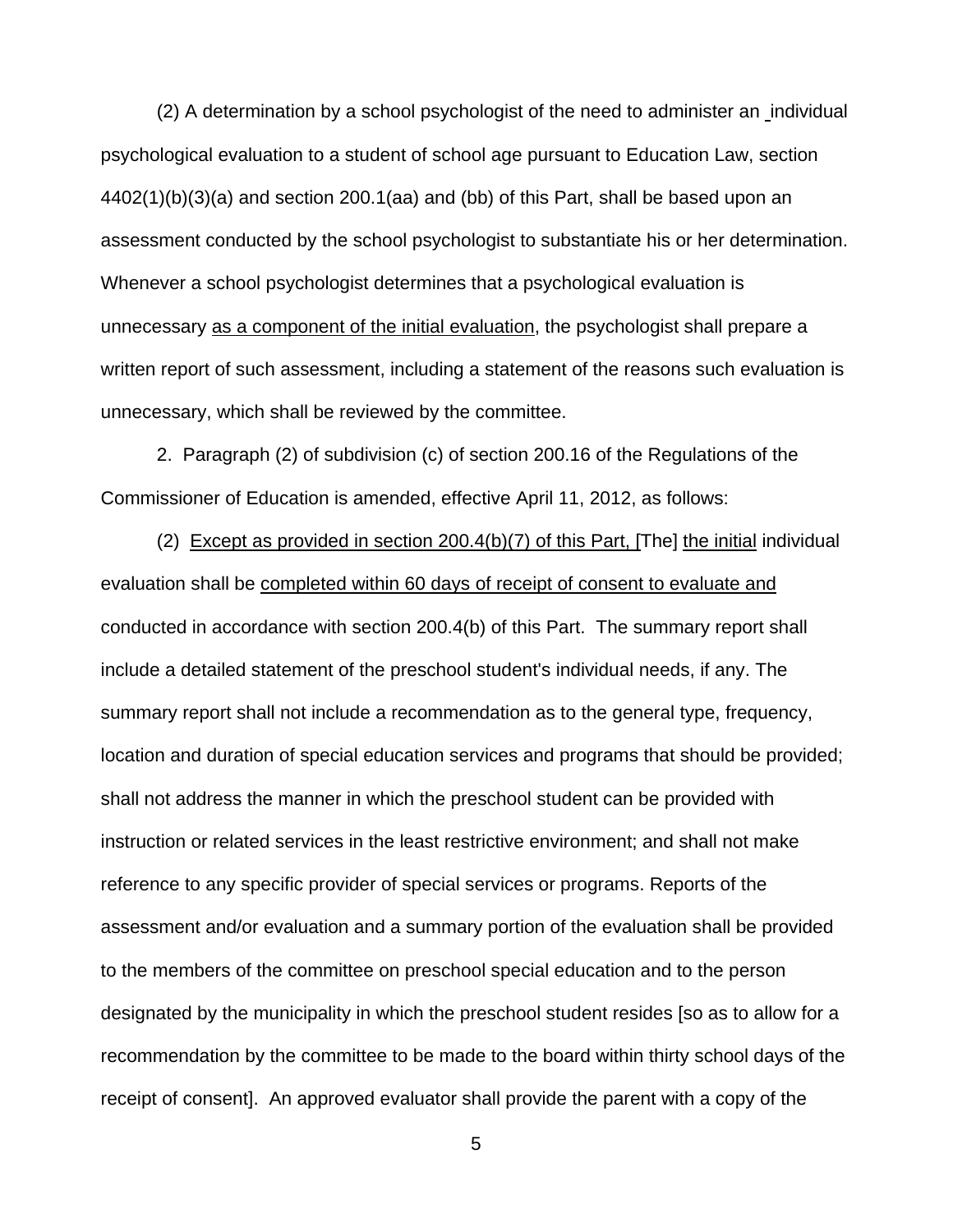statement and recommendation provided to the committee. Such statement and recommendation including the summary evaluation shall be provided in English and when necessary, in the native language of the parent or other mode of communication used by the parent unless it is not feasible to do so.

3. Paragraph (1) of subdivision (e) of section 200.16 of the Regulations of the Commissioner of Education is amended, effective April 11, 2012, as follows:

(e) Recommendation. (1) The committee on preschool special education shall [provide a] meet to review the results of the initial evaluation and develop a recommendation [to the board of education] within [30 school days] 60 calendar days of the date of the receipt of consent to evaluate.

4. Paragraph (1) of subdivision (f) of section 200.16 of the Regulations of the Commissioner of Education is amended, effective April 11, 2012, as follows:

 (f) Provision of services for preschool students with disabilities. (1) Upon receipt of the recommendation of the committee, the board of education shall arrange for the preschool student with a disability to receive such programs and services commencing with the July, September or January starting date for the approved program, unless such services are recommended by the committee less than 30 school days prior to, or after, such appropriate starting date selected for such preschool student, in which case, such services shall be provided as soon as possible following development of the IEP, but no later than 30 school days from the recommendation of the committee and within 60 school days from receipt of consent to evaluate. If the board disagrees with the recommendation of the committee, it shall send the recommendation back to the committee with notice to the parent and the committee including a statement of the board of education's reasons and that the recommendation will be sent back to the committee with notice of the need to

6